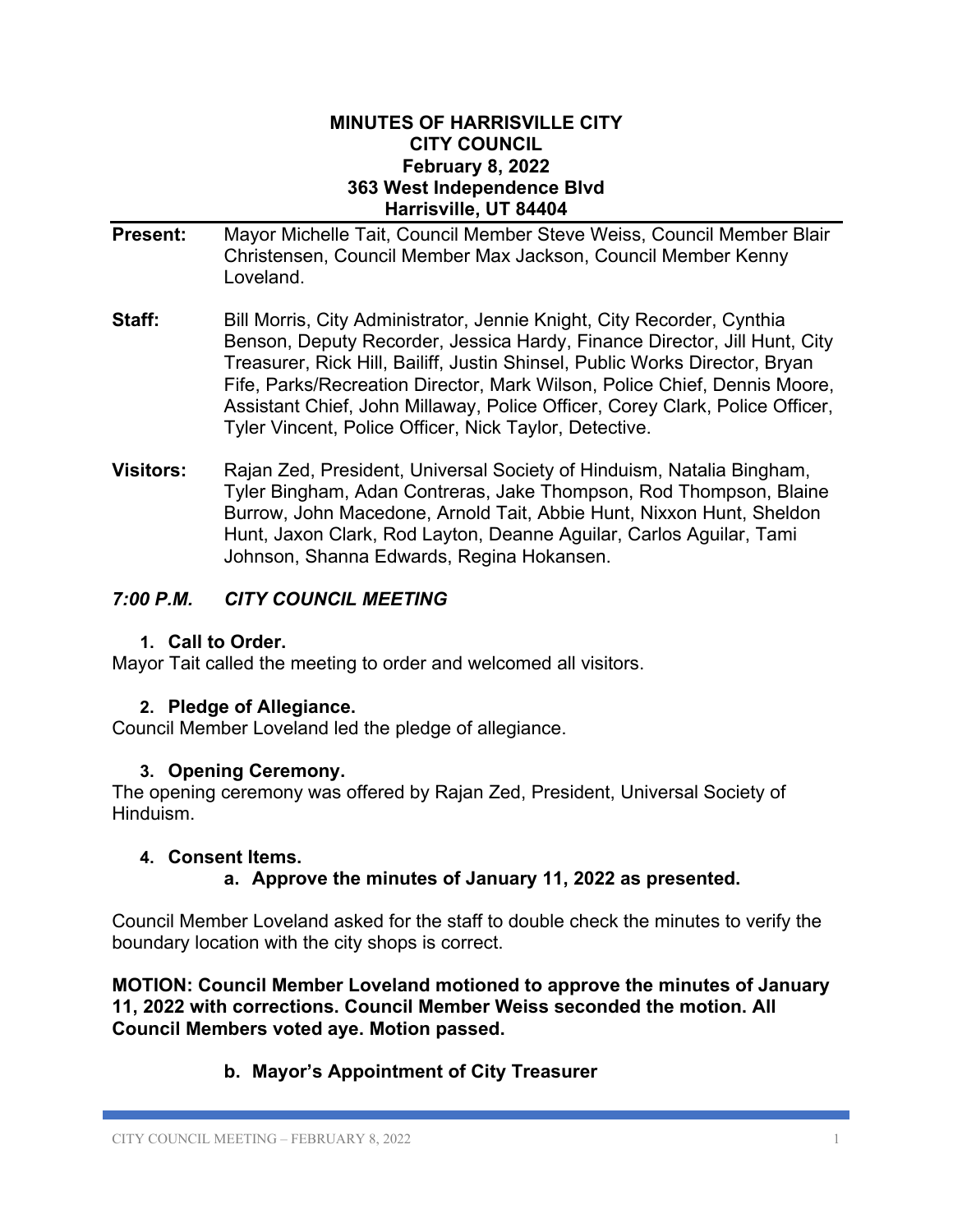Mayor Tait asked Jill Hunt to introduce herself. Ms. Hunt stood and introduced herself. Mayor Tait asked Chief Wilson to stand. Chief Wilson explained Detective Nick Taylor has been promoted to Sergeant.

#### **MOTION: Council Member Jackson motioned to approve the Mayor's appointment of Jill Hunt as the City Treasurer. Council Member Wilhelmsen seconded the motion. All Council Members voted aye. Motion passed.**

## **5. Oaths of Office.**

Jennie Knight administered the oaths of office to Jill Hunt, City Treasurer, and Nick Taylor, Police Sergeant.

## **6. Business Items.**

#### **a. Children's Justice Center Presentation**

A short presentation was given by Rod Layton, President of the Children's Justice Center. Mr. Layton presented a paper copy of his presentation to the council and mayor. Mayor Tait gave him permission to approach the council. Mr. Layton began his presentation with a brief history of the Children's Justice Center (CJC). The CJC was created in 1989 by Reed Richards to facilitate the prosecution of child abuse cases. By 1991, they found the program needed to be repaired. They discovered the children did not respond will within a police department when interrogated. The program now has a forensic interviewer to handle the interrogation of the children. Within the last ten (10) years their casework has doubled. They have found the current center is outdated and far too small. The option to build on/update is not possible due to it being a historic building and because of this they need to build a new center. They began looking into options and found the ARPA funding given to the county qualifies to be used for this project. Mr. Layton approached the County Commissioners to obtain some of the ARPA funding to build a new facility. The Commissioners said they would be willing to give them a million dollars for the new building if they would go to each city in the county and ask for some of the Municipal's ARPA funds. They need to collect \$1.5 million in addition to the county funds. The sum of \$39,000 was reached for Harrisville City to donate for the building of the new center based on the number of cases processed by the CJC for Harrisville City over the past three (3) years. The CJC is a non-profit and are required to follow state statute with how their organization is run. Their program does everything from mental health exams to physical exams. Mr. Layton posed the question, who is responsibility for this? He answered by stating this is a county program, not a state program, to be supported by the county because the county is responsible to process child abuse cases by state statute. Mr. Layton said it is the city's responsibilities to help maintain the program since they are the ones that utilize it. They have the land, zoning and lease agreement already arranged for the new facility. If they do not get the money, they will be behind for two (2) years which is the length they would need to gain the funding themselves. The full cost of the project is \$5.2 million. They are looking overall to obtain \$2.5 million dollars through government funds with the remaining funds being obtained through private funding.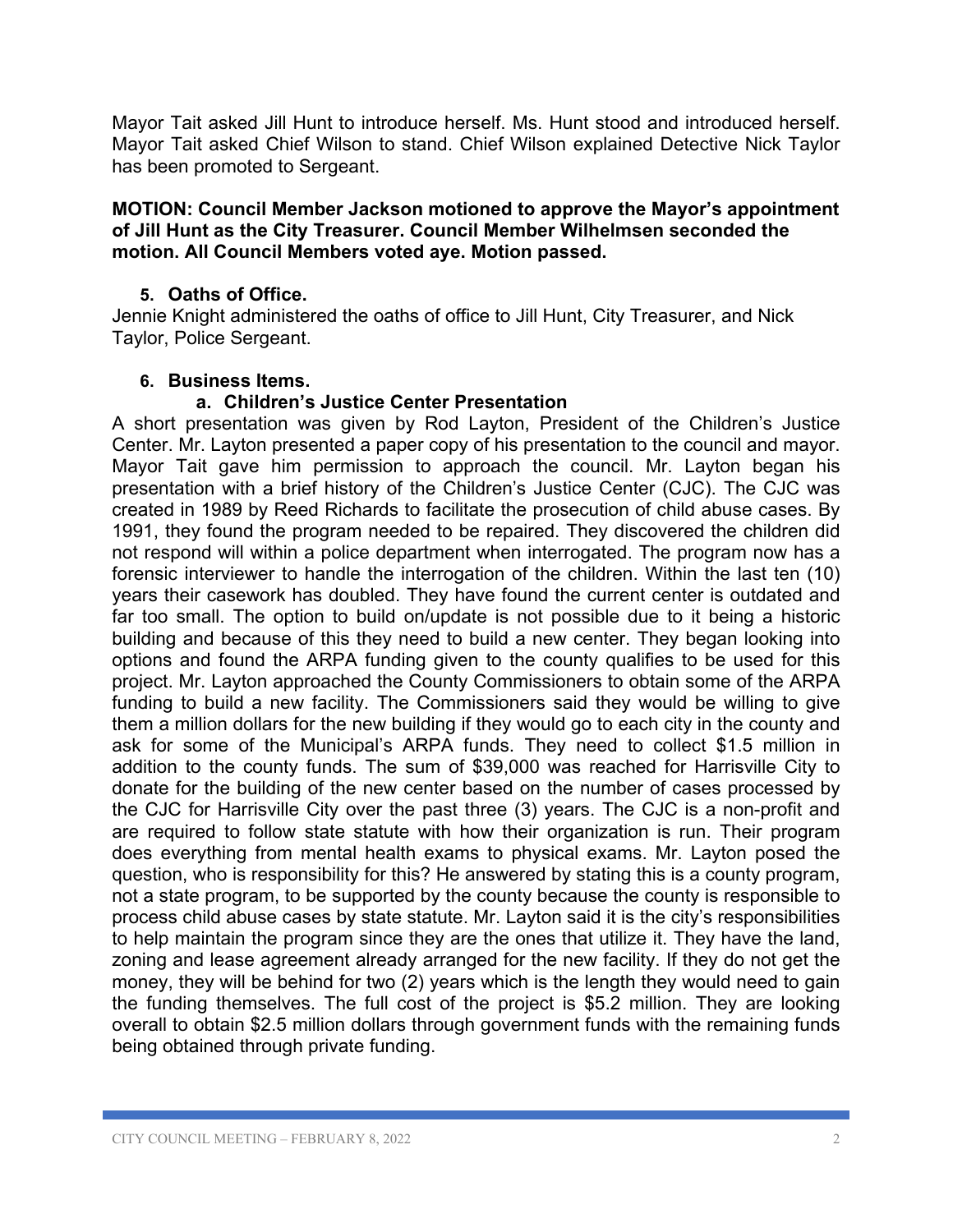Council Member Jackson asked what the time commitment is. Mr. Layton said right now the county is looking for a commitment from the cities. The CJC would create an Inter Local Agreement with each city that commits their funds after reporting back to the county. He is hoping to dig a hole for the new center by August or September. Council Member Jackson posed the question of what if half of the cities agree and half decline. Mr. Layton said he has asked this question of the commissioners and has not received an answer back from them. Mr. Layton further explained the reasoning for going after ARPA funds is because most cities have not decided what or where they are choosing to spend those funds. Council Member Jackson feels this has put everyone involved in a difficult situation because the cities are statutorily bound to use the CJC to process child abuse cases. Mayor Tait thanked him for his presentation.

## **b. Discussion/possible action to grant final approval for The Copperwoods subdivision; a 66-unit mixed-use development located at approximately 1956 North Highway 89.**

Justin Shinsel introduced the project stating the developer has met all the requirements and standards. They are ready to move forward to begin work at the site. Mayor Tait asked Council if they have any questions. No questions were asked. Mayor Tait addressed Jake Thompson, the developer. Mr. Thompson said the city has been great to work with and they are excited to begin the project.

Council Member Wilhelmsen asked what was happening with the 2000 North intersection. He said it appears the turn looks to be an option in both directions. Which direction will it be; both directions or only right as it was originally presented? Council Member Weiss asked a similar question regarding the turn lanes. Mr. Shinsel addressed these questions by saying the egress traffic is right hand turn only. The 2000 North traffic out onto Highway 89 will be both. He reminded Council that in the future there will be an update to the Highway 89. Council Member Christensen asked if the update would be a cement barrier. Mr. Shinsel said that is the plan. Mayor Tait mentioned the traffic study completed by the developer. Council Member Weiss asked if Mr. Shinsel feels this is a safe option. Mr. Shinsel confirmed.

## **MOTION: Council Member Wilhelmsen motioned to grant final approval for The Copperwoods subdivision; a 66-unit mixed-use development located at approximately 1956 North Highway 89. Council Member Loveland seconded the motion. All Council Members voted aye. Motion passed.**

**c. Discussion/possible action to adopt Harrisville Ordinance 530; a zoning change application received by Ben Lomond Properties, LLC from Agricultural (A-1) zone to Commercial (CP-2) for Weber County Parcel #11-019-0007, located at approximately 1801 N. Highway 89.**

Jennie Knight presented the staff memo regarding this zoning change. She said this zoning change is consistent with the General Zoning Plan. One of the conditions required for the zoning change is a site plan which is being presented tonight. They are proposing a gas station, a medical office, with restaurants in the middle. The south access point will line up with the development across the street to align the roads. A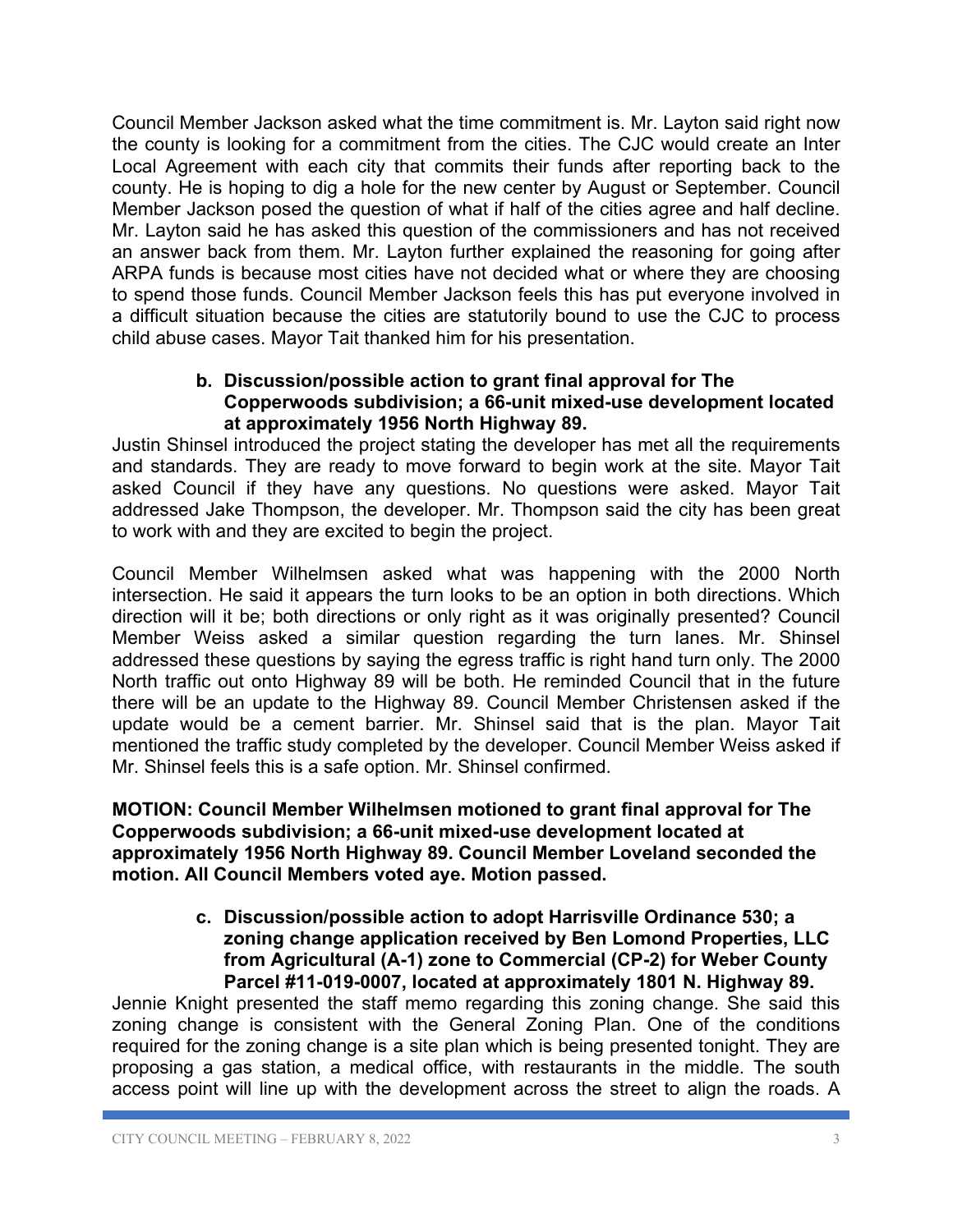positive recommendation was given by the Planning Commission at their January meeting.

Council Member Wilhelmsen asked where this development would be going. Mr. Shinsel said the property is going north or south along Highway 89 and will connect with the 750 City Center development allowing access from east to west with a light on Highway 89. Mr. Shinsel explained the access points for the development and the city municipal center. The city will work with another property owner to obtain the property for complete access through from 750 West to Highway 89. Council Member Loveland asked for the timeframe. The Developer is on a linear timeframe like we are. Bill Morris said the agreement attached to the re-zone says within 18 months a plat needs to be recorded or it will revert back to the original zoning.

Council Member Weiss was concerned with the south access point and the alignment from across Highway 89. Mr. Shinsel said this is the only access point UDOT will allow because the other entrance is too close to the other intersections and the future light going in at the Ben Lomond subdivision entrance. There would be the possibility of asking for a right in and right out for the south entrance to Ben Lomond Views. Council Member Weiss is concerned for that south access more than the north. Mr. Shinsel said they are still in talks with UDOT over the streetlight with when the light will be going in. For instance, is the light going in prior to any development or during phase one or while the commercial is added to justify the use. Council Member Weiss is concerned about having the same issues the city sees at the 1100 North access across Washington Boulevard.

Mayor Tait explained the density is not the same in this area. Council Member Weiss expressed his concern with the those coming into the area racing across Highway 89. Council Member Jackson said the light will slow them down a bit. Council Member Weiss asked if we could approach UDOT with a right in and right out for the south entrance. Mr. Shinsel said he would make certain to bring this matter up during his discussions with UDOT.

**MOTION: Council Member Weiss motioned to adopt Harrisville Ordinance 530; a zoning change application received by Ben Lomond Properties, LLC from Agricultural (A-1) zone to Commercial (CP-2) for Weber County Parcel #11-019- 0007, located at approximately 1801 N. Highway 89. Council Member Christensen seconded the motion. A Roll Call Vote was taken.**

| <b>Council Member Wilhelmsen</b>  | Yes        |
|-----------------------------------|------------|
| <b>Council Member Weiss</b>       | <b>Yes</b> |
| <b>Council Member Christensen</b> | <b>Yes</b> |
| <b>Council Member Jackson</b>     | Yes        |
| <b>Council Member Loveland</b>    | <b>Yes</b> |

**Motion passed 5-0.**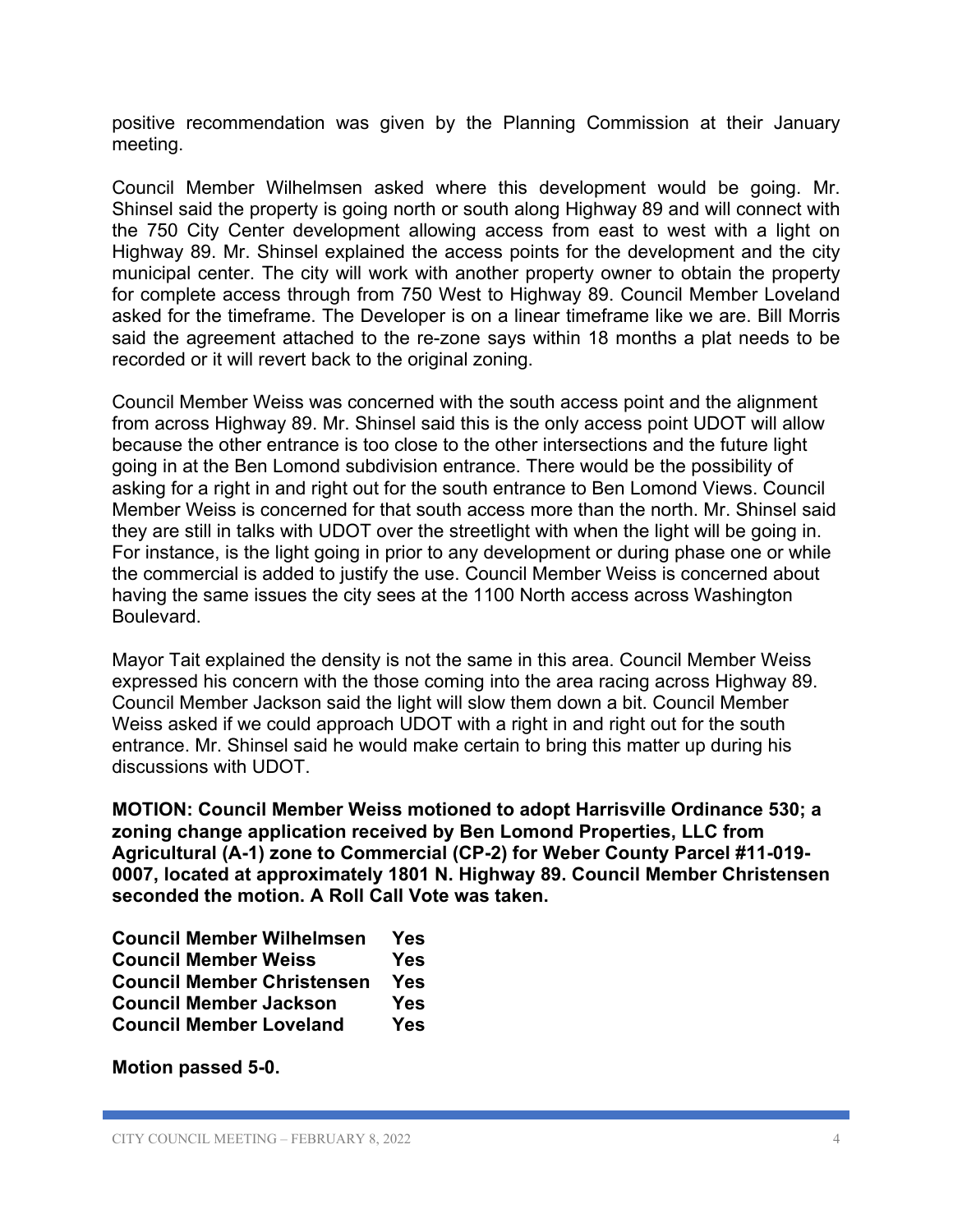## **d. PUBLIC HEARING – Harrisville City Council will take comments for or against Harrisville Resolution 22-03; a resolution adopting the Sanitary Sewer Impact Fee Facilities Plan.**

Mr. Shinsel presented the Sewer Impact Fee Facilities Plan. He reviewed the plans that were considered to determine an appropriate impact fee to be assessed for future growth in the city. The future projects for these funds were reviewed which include: 750 West Municipal Complex. Cost analysis will be conducted by Zion's Bank and will be adopted and implemented in any new developments. Deficiencies are reviewed and addressed within the plan. Also included is a GIS map of the manhole locations. Bill Morris outlined the projects and how the process works with the fee being adopted by ordinance. The final determination of the fees goes through a third party, in this case Zion's Bank, to determine what the impact fee will be.

**MOTION: Council Member Loveland motioned to open a public hearing to take comments for or against Harrisville Resolution 22-03; a resolution adopting the Sanitary Sewer Impact Fee Facilities Plan. Council Member Weiss seconded the motion. All Council Members voted aye. Motion passed.**

No public comment was given at this time.

**MOTION: Council Member Weiss motioned to close the public hearing portion. Council Member Wilhelmsen seconded the motion. All Council Members voted aye. Motion passed.**

> **e. Discussion/possible action to adopt Harrisville Resolution 22-03; a resolution adopting the Sanitary Sewer Impact Fee Facilities Plan.**

No further discussion was given.

**MOTION: Council Member Christensen motioned to adopt Harrisville Resolution 22-03; a resolution adopting the Sanitary Sewer Impact Fee Facilities Plan. Council Member Jackson seconded the motion. A Roll Call Vote was taken.**

| <b>Council Member Wilhelmsen</b>  | Yes        |
|-----------------------------------|------------|
| <b>Council Member Weiss</b>       | Yes        |
| <b>Council Member Christensen</b> | Yes        |
| <b>Council Member Jackson</b>     | <b>Yes</b> |
| <b>Council Member Loveland</b>    | <b>Yes</b> |

**Motion passed 5-0.**

**f. Youth City Council Presentation/Report on attending Local Officials Day at the Legislature.**

Mayor Tait invited Tami Johnson, Youth City Council Coordinator, to present regarding the youth's attendance at the Local Officials Day at the Legislature. A short presentation was given by Natalia Bingham, Adan Contreras and Tami Johnson about the ULCT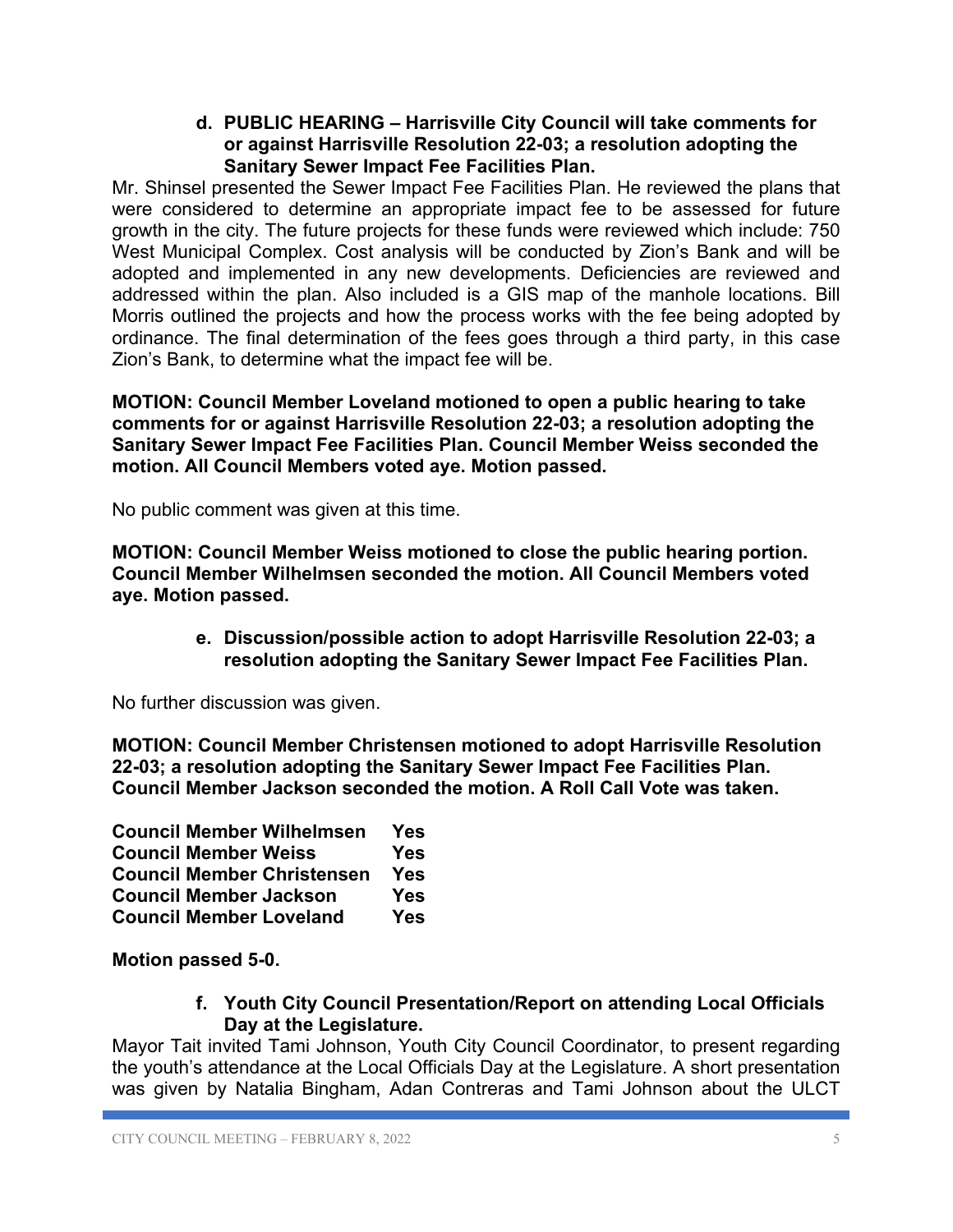2022 Officials Day Event the Youth City Council attended on January 19, 2022. The presentation included pictures of the event along with a summary of the classes attended. Miss Bingham spoke on the capital visit. She mentioned that the day started early and they attended two presentations on the history of flags and how to create a good one. They also attended a press conference as well which was a highlight for her since it was her first. She said the whole experience was amazing. She thanked the Council for allowing her to go and for being able to present. Mr. Contreras spoke on the local official's day as well. He started off by talking about how breakfast was fast and the early hour for leaving. He mentioned the first presentation was with Ted Kane. Mr. Kane is a Vexillologist and gave a presentation on how state flags should be made. He also mentioned Dalin Millington who had designed the Elk Ridge City flag. He mentioned the group entered the capital building and were able to explore the complex with a scavenger hunt. He felt they needed to use more marble in the construction of the capital. There simply wasn't enough marble used. His highlight was how he was able to meet and spend some time with Representative Ryan Wilcox.

Council Member Loveland asked who would be designing the Harrisville City flag. Ms. Johnson said the YCC would be willing and suggested opening this up to the public. Council Member Loveland requested follow up to Council and asked to let them know what they can do to support the project. Ms. Johnson was asked to take on this project with the YCC spearheading it.

## **g. Discussion/possible action to purchase utility trailers.**

Justin Shinsel gave explanation on the purchase of two new utility trailers for the Public Works department to help haul, collect and dump items about the city. He said with the purchase of the skid steer and a few others pieces of equipment down the road, a utility trailer and a flat bad with a tilt neck would be better suited to haul this type of equipment. The current trailer is not strong enough to work with the future purchases. It would cost far more to upgrade the current trailers than it would be to purchase new ones which would also accommodate future purchases.

Council Member Jackson asked about the specifications of the trailers. Mayor Tait asked if this purchase was within his budget. He confirmed yes and gave the appropriate specifications of the trailer types. Mayor Tait asked for the longevity of the trailers. Mr. Shinsel said 20-30 years. Council Member Loveland asked if we already have trucks within the Public Works fleet set up to pull the gooseneck trailer. Mr. Shinsel confirmed yes, explaining this was considered when purchasing the new trucks. Council Member Jackson asked if we have to put this out for bid. Mr. Shinsel said this bid is under state contract at \$30,000 to purchase both trailers.

#### **MOTION: Council Member Weiss motioned to purchase two (2) utility trailers. Council Member Jackson seconded the motion. A Roll Call Vote was taken.**

| <b>Council Member Wilhelmsen</b>  | Yes |
|-----------------------------------|-----|
| <b>Council Member Weiss</b>       | Yes |
| <b>Council Member Christensen</b> | Yes |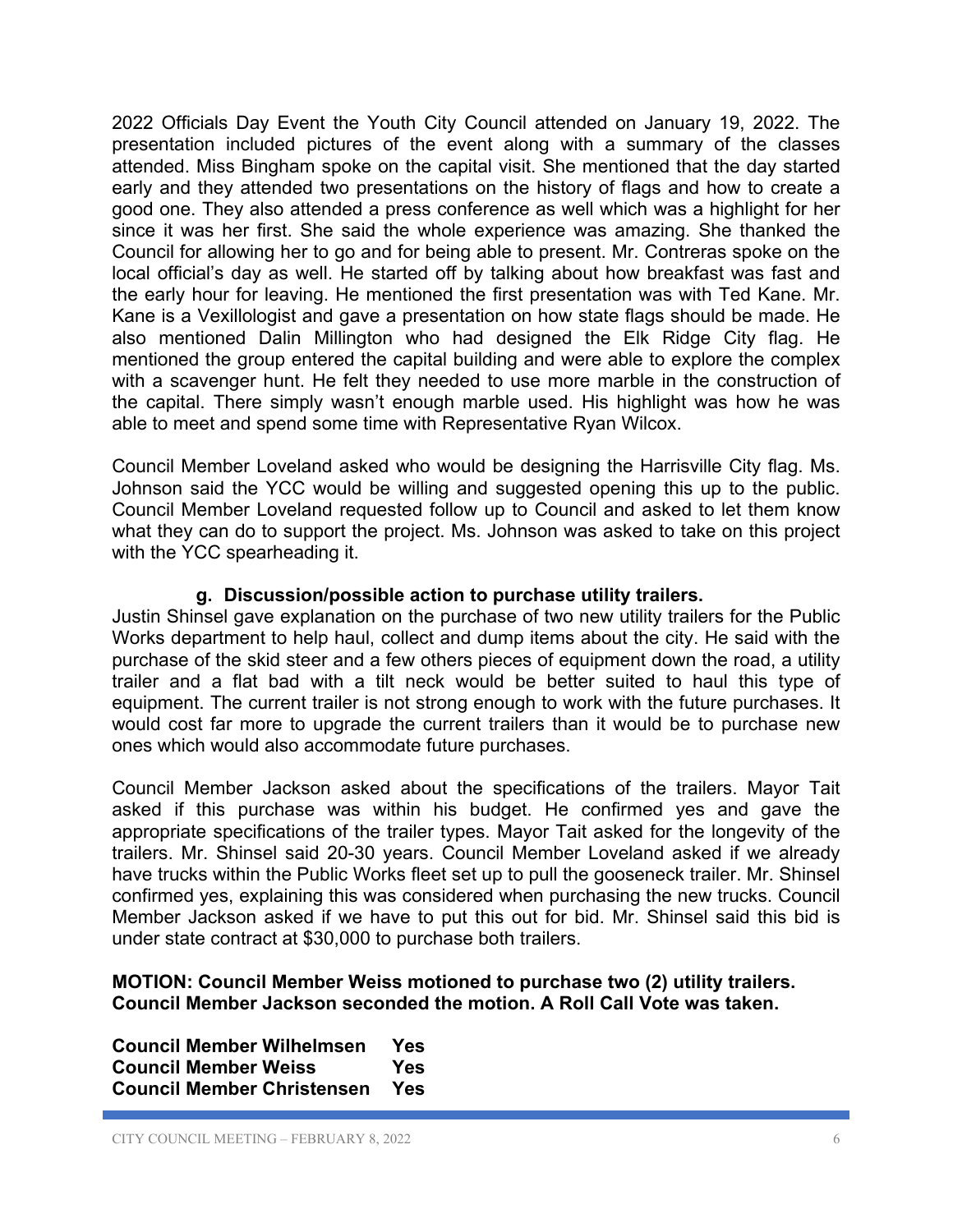#### **Council Member Jackson Yes Council Member Loveland Yes**

#### **Motion passed 5-0.**

#### **h. 2022 Goals**

Ms. Knight presented the 2021 goals which were: 1) Economic Development, 2) Strategic Planning, 3) Update Impact Fee Analysis, 4) New Municipal Complex Concept Plan, 5) Approval for Ben Lomond Development, 6) West Harrisville Road Reconstruction, 7) Cemetery Plan and 8) Department and Staff Improvements. Action has been taken on the Updated Impact Fee Analysis tonight. Last month action was taken on the New Municipal Complex with the surplus of the city owned properties. Approval for the Ben Lomond Development was adopted in June 2021; an open house will be held on February 16, 2022 at Orion Jr. High. With regard to the West Harrisville Road reconstruction; the city has recently received WFRC and WACOG funds through the county for the widening of the road and the project is slated for 2024. The cemetery plan was somewhat put on the back burner to deal with higher priority items. Department and staff improvements have been made along with the wage study to address some of the issues the city was experiencing there.

Mayor Tait said she was not certain she had ever seen the city check off so many goals in one year. Mr. Morris said that the Economic Development was addressed with the commercial developments currently in progress. He agreed that this alone was a significant accomplishment. Mayor Tait addressed the Council to set the new goals for 2022.

Council Member Weiss added that he wished to see the Municipal Complex completed as all one project. Mr. Morris said staff will have a bond presentation in March to help facilitate this. Ms. Knight said we have nine (9) proposed projects coming through the city with three (3) additional commercial developments. There are four (4) site plans working through the pipe line. Several of these projects are mixed-use developments. Mr. Morris said a goal to add is department and staff development to help facilitate the new developments coming into the city. Council Member Weiss would love to see a city flag with YCC initiating this project. Council Member Wilhelmsen would like to see more city activities. The cemetery park plan needs to continue to be a goal. Mr. Morris mentioned having a utility rate analysis to be completed for sewer, secondary water, storm water, garbage as a goal.

The 2022 Goals set include: 1) Economic Development, 2) 750 West Municipal Complex, 3) Breaking ground on the Ben Lomond Development, 4) Departmental and Staff Development, 5) City Flag, 6) Increase activities to involve Harrisville residents, 7) Cemetery Plan to find a site location, 8) Utility rate analysis.

#### **7. Public Comments -** *(3 minute maximum)*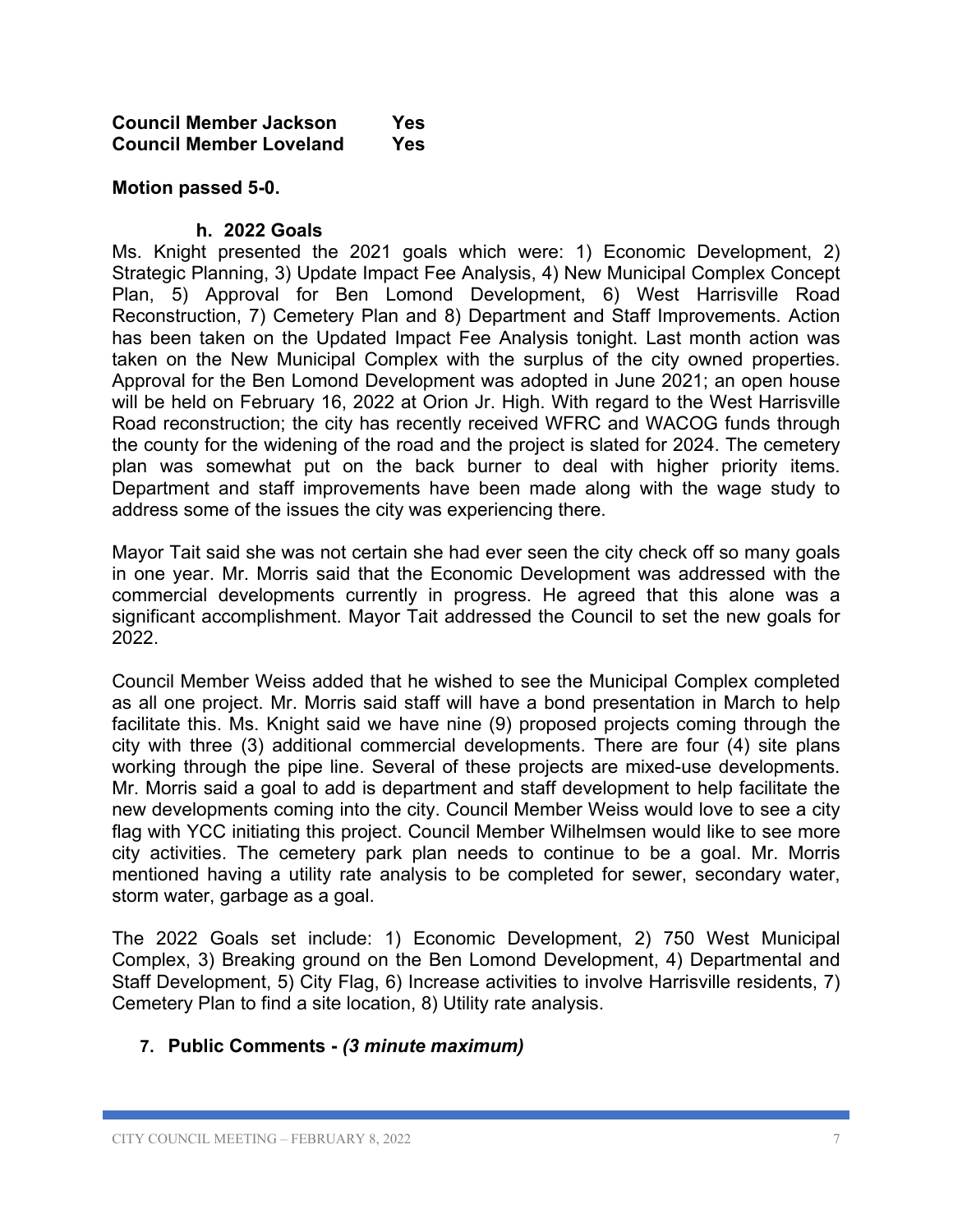John Macedone asked the Council to look into the trucking company on 750 West. He is a mechanic and would like to see the complex kept clean and thinks the complex is in worse shape than some of the other areas in the city. He mentioned the incident which knocked out a power pole and fiber optics in the area and said the semi-trailers are doubling.

Natalia Bingham proposed a monthly service opportunity for the city. She suggested implementing service opportunities for younger children, teens and adults in the community to help bring us together.

Tyler Bingham suggested the city increase the use of social media and mentioned a weekly mayor update that is done within another community.

Blaine Barrow asked about the 750 West municipal project with regard to how far along the process was. He is concerned with the residents around the property have no idea what is going on. He asked for dialogue with himself and the other residents since he sees some concerns with the property. Mayor Tait addressed this explaining the city is developing this project through Project Management with all the entities involved.

## **8. Mayor/Council Follow-Up.**

#### **a. Extension to White Board Memo**

Cynthia Benson presented her proposal as outlined in a memo to the council/mayor dated February 3, 2022. After meeting with the audio team and Assistant Chief Moore, a solution to provide proper view of the electronic packet for Council Members Weiss and Wilhelmsen is to either move a current television in the council chambers used for court proceedings or to purchase another, smaller television. Council authorized option #2 to purchase a smaller television and have it mounted on the east wall by the rostrum.

Council Member Weiss reviewed Ben Lomond open house details and the dates for the Fall Festival. Bryan Fife said he had not scheduled the fireworks yet but will as soon as he has the Council go-ahead and a date. Council Member Weiss said he had been fielding several questions on whether or not the city was having this event again. The date was selected as Tuesday, October 18, 2022 for the Fall Festival. Council Member Loveland asked if YCC was willing to help again with the Fall Festival. Ms. Johnson said yes.

Council Member Christensen thanked staff for getting the Ben Lomond presentation arranged. There was an article in the Standard Examiner on Monday, February 7, 2022 about the open house.

**9. CLOSED EXECUTIVE SESSION:** Utah State Code §52-4-205(1)(a): The Council may consider a motion to enter into Closed Executive Session for the purpose of discussion of character, professional competence, or physical or mental health of individual(s).